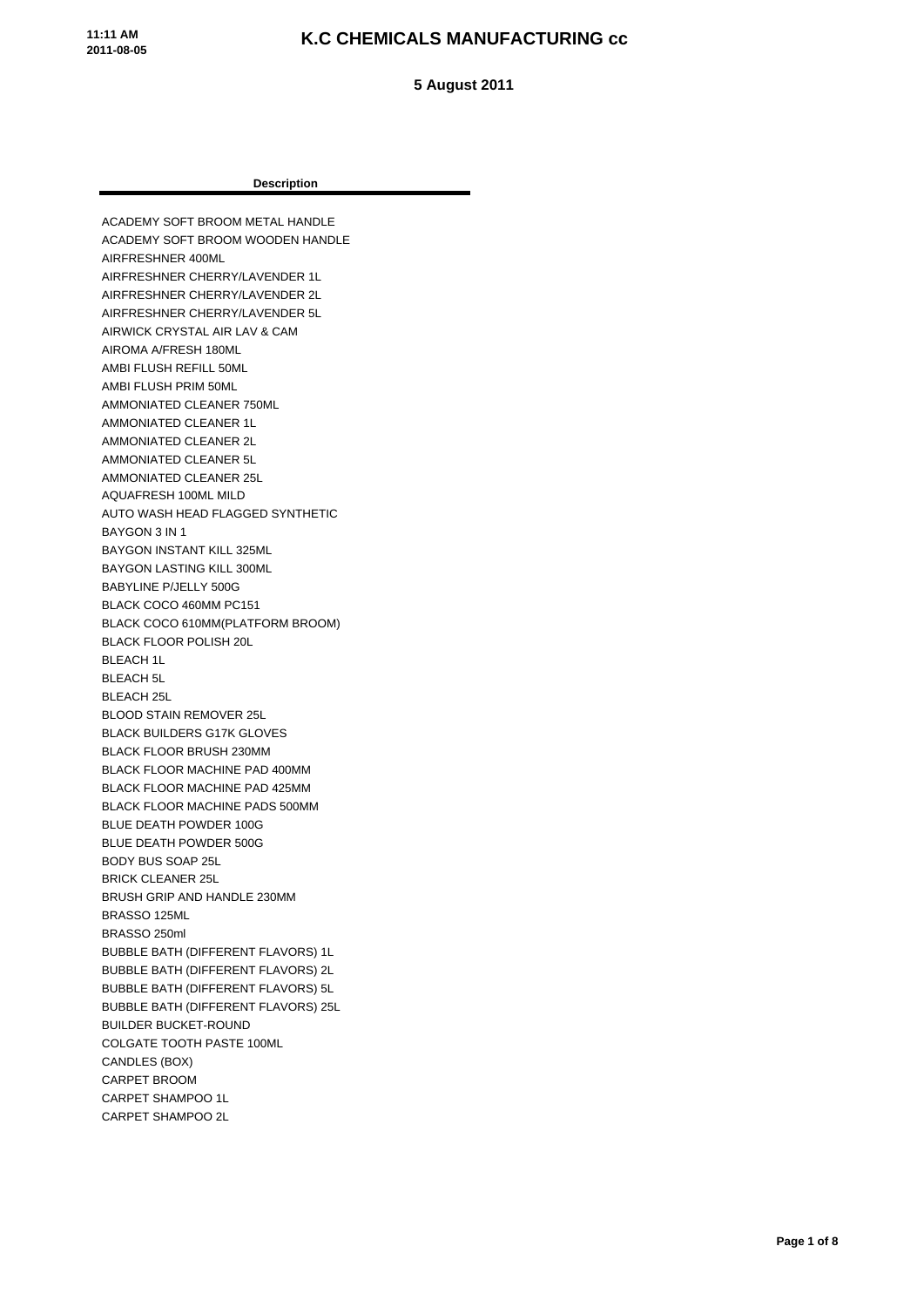**5 August 2011**

**Description** CARPET SHAMPOO 5L CARPET SHAMPOO 25L CAR SHAMPOO 1L CAR SHAMPOO 2L CAR SHAMPOO 5L CAR SHAMPOO 25L CAR WASH & WAX 1L CAR WASH & WAX 5L CAR WASH & WAX 25L CANDY STRIPE CHROME GLOVES CB4 TIE ECONOMY CORN BROOM(MOTSIKIRI) CHROME DOUBLE PALM GLOVES CHEMICO PASTE 250ML CHEMICO PASTE 500G CHEMICO L/CLEEN 750ML CITRUS GEL 1L CITRUS GEL 2L CITRUS GEL 5L CITRUS GEL 20L CLARKE FURNITURE POLISH (DIFFERENT FLAVORS) 400ML CLARKE AIRFRESHNER 400ML CLARKE INSECTISIDES 400ML CLARKE CRYSTAL CAR POLISH 200ML CLARKE CRYSTAL CAR POLISH 1L CLOSEMEYER 6's COCKROACH KILLER 1L COCKROACH KILLER 5L COCKROACH KILLER 25L COBRA 400ML COBRA WHITE 1L COBRA TOUCH FURN POLISH 275ML DASH CREAM (DIFFERENT FLAVORS) 500ML DASH SPRAY (DIFFERENT FLAVORS) 400ML DALES DUBBIN 200ML D/CLOTH ASTRAL (40X70cm) DEOBLOCK AIRFRESHNER (DIFFERENT FLAVORS) 200G DEGREASER 5L DEGREASER 25L DEOBLOCK 200GRAM 25L DEEP CLEANING 1L DEEP CLEANING 5L DEEP CLEANING 25L DOOM 300ML DOUBLE BUCKET (36L)MOP TROLLEY: COMPLETE DOMESTOS 750ML DRAIN POWER ONE SHOT 60G DRAIN ACID 5L DRAIN ACID 25L D/SWAB REGENT DUST PAN WITH LONG HANDLE DUST MUSK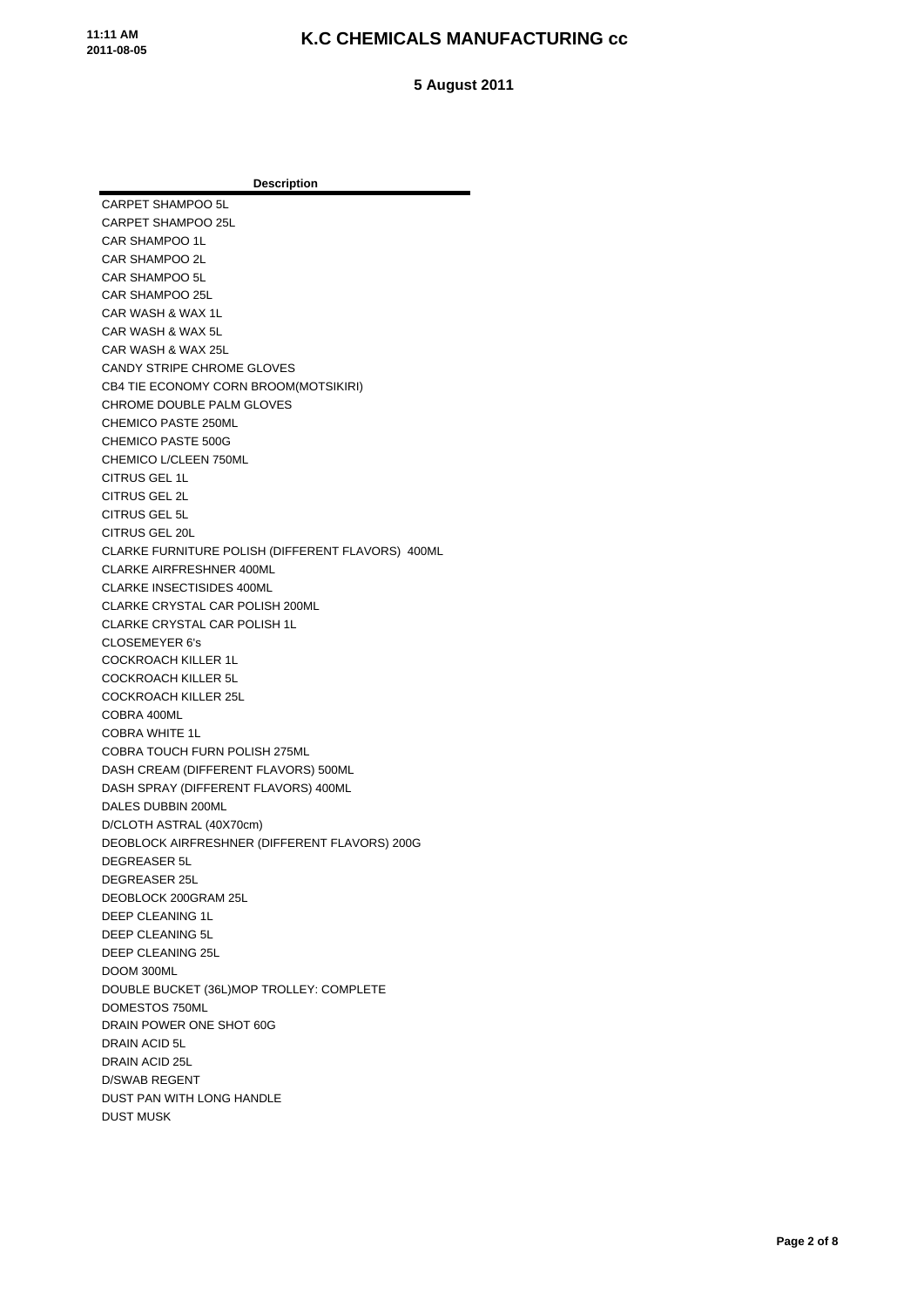**5 August 2011**

**Description** DUST PAN SET DUST MOP COMPLETE DUCK TOILET BOWL CLEANER DYFLY 300ML DYROACH 325ML ELBOW LENGTH RED MED WEIGHT ENGINE CLEANER-SOLVENT 5L ENGINE CLEANER-SOLVENT 25L FABRIC SOFTNER (DIFFERENT FLAVORS) 2L FABRIC SOFTNER (DIFFERENT FLAVORS) 5L FABRIC SOFTNER (DIFFERENT FLAVORS) 25L FAT REMOVER 5L FAT REMOVER 25L FAST KILL 325ML FACE CLOTH FLOOR STRIPPER 1L FLOOR STRIPPER 5L FLOOR STRIPPER 25L FOAMO HIGH FOAM 2KG FOAMO HIGH FOAM 5KG FORM DUSTBIN ROUND 8112 FORM DUST BIN 10L FORM DUST BIN 45L FORM DUST BIN 95LT FORM BUCKET + LID 20L FURN GUARD FURNITURE POLISH (DIFF. FLAVORS) 400ML GALVANISED BUMBER BUCKET 36L GIANT TOILET ROLL 500MLx100MM 1PLY GLADE SECRETS AIRFRESHNER 180ML GLADE SHAKE'N VAC 400G GLYCERINE 100ML GLYCERINE 250ML GREEN BUILDERS G25G GLOVES HARD BROOM (SMALL) HARD BROOM HAND SOAP 5L HAND SOAP 25L HANDY PINE 1L HANDY PINE 2L HANDY PINE 5L HANDY PINE 25L HAND TOWELS HARPIC POWER PLUS 500ML HEAVY DUTY 25L HISHINE 13% 5L HISHINE 13% 25L HISHINE 25% 25L HOUSEHOLD GLOVES FLOCK LINED IMPI ROLL TOWEL 1PLY INSECTISIDE 1L INSECTISIDE 5L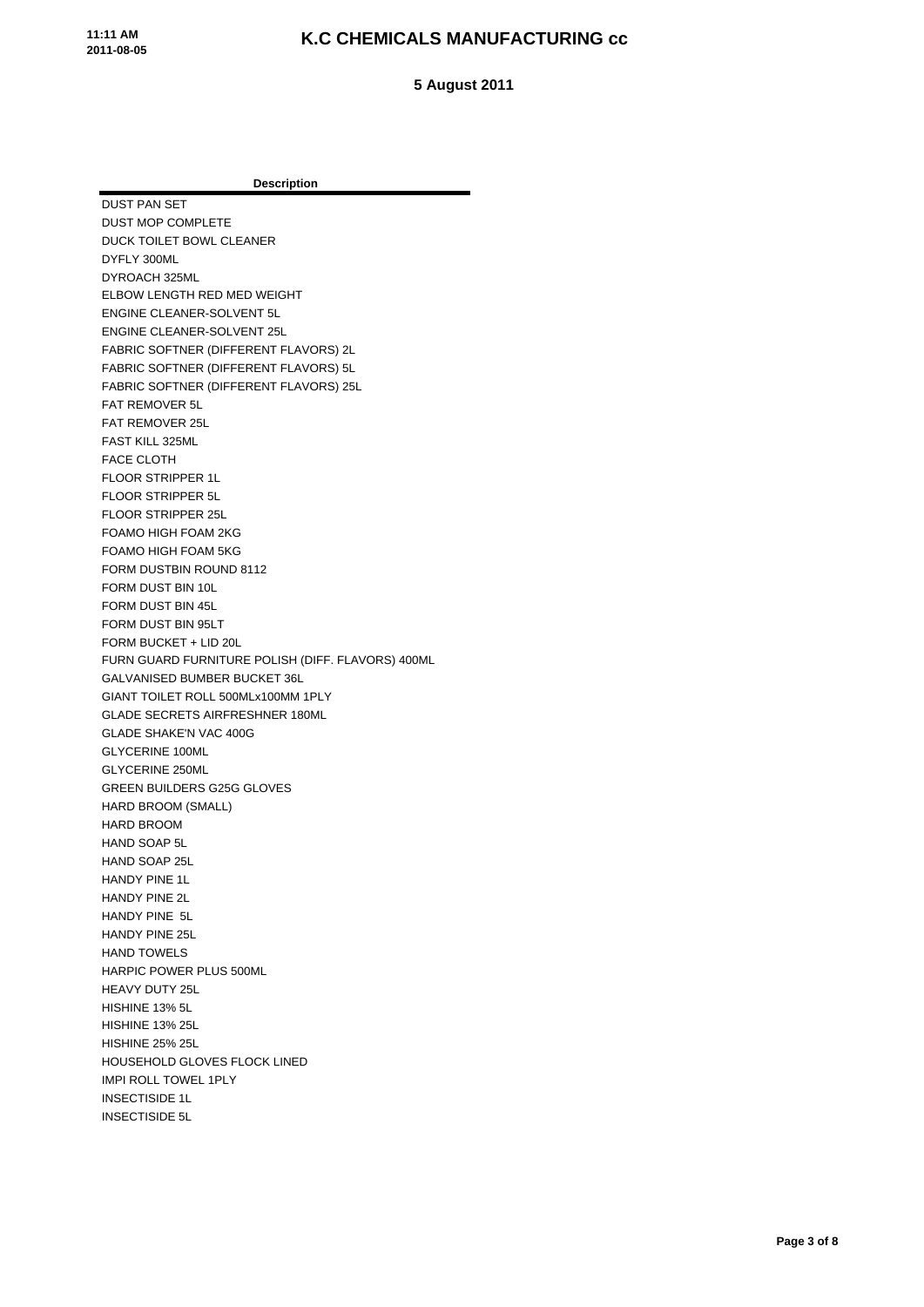**5 August 2011**

**Description** INSECTICIDE 25L JEYES FLUID 125ML JEYES FLUID 500ML JEYES FLUID 5L JUMBO BASIN DESCALER 1L DESCALER 2L DESCALER 5L DESCALER 25L KIWI 100ML BLACK KIWI BLACK POLISH 200ML KLEENTEX 25L KLEENEX KIMDRI REGULAR LAVENDER FLOOR POLISH 2.5L LAVENDER FLOOR POLISH 5L LAVENDER POLISH 20L LEAF RAKE LIQUID POLISH 20% 5L LIQUID POLISH 20% 25L LIQUID SOAP GREEN 750ml LIQUID SOAP GREEN 1L LIQUID SOAP GREEN 2L LIQUID SOAP GREEN 5L LIQUID SOAP GREEN 25L LIQUID FURNITURE POLISH (NON-WAX) 1L LIQUID FURNITURE POLISH (NON-WAX) 5L LIQUID FURNITURE POLISH (NON-WAX) 25L LONG FEATHER DUSTER MADUBULA 50ML MADUBULA 100ML MADUBULA 200ML MADUBULA 500ML MAQ WASHING POWDER 1KG MAQ WASHING POWDER 2.5KG MAQ WASHING POWDER 5KG MELLENNIUM BROOM METHYLATED SPIRIT 1L METHYLATED SPIRIT 5L METHYLATED SPIRIT 25L MEDIUM FEATHER DUSTER METAL WRINGER MOTH-EX BALLS 200G MR MIN 275ML MR MIN 275ML N/E F/GARDEN MR MUSCLE 750ML MULTIPURPOSE CLEANER 1L MULTIPURPOSE CLEANER 2L MULTIPURPOSE CLEANER 5L MULTIPURPOSE CLEANER 25L MUTTON CLOTH 400G MUTTON CLOTH 1KG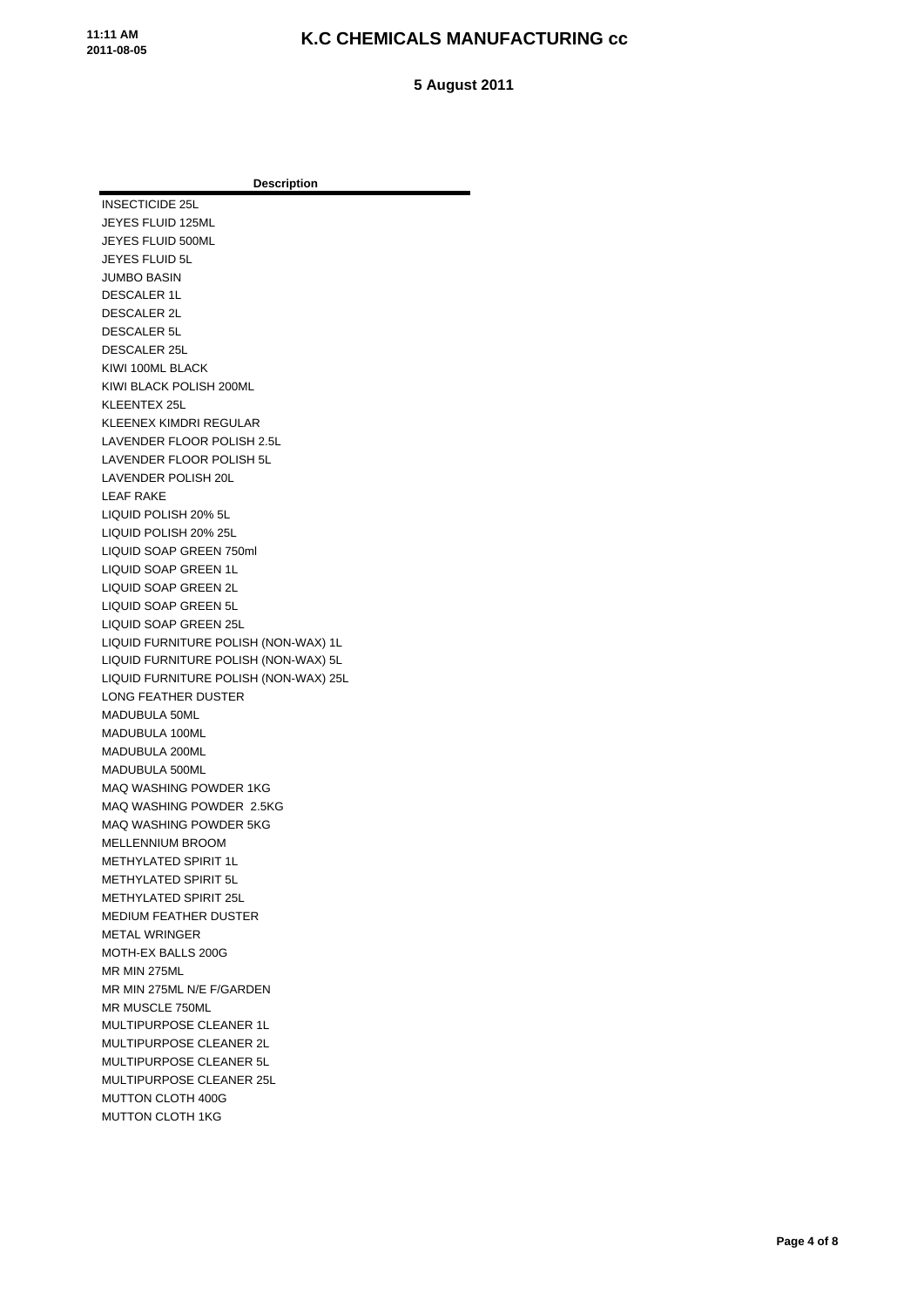**5 August 2011**

**Description** MUNICIPAL DUST BIN OMO WASHING POWDER 250G OMO WASHING POWDER 500G OMO M/ACTIVE 1KG OMO M/ACT 2KG OMO WASHING POWDER 5KG OMO WASHING POWDER 9KG OMO BLEACH 750ML ONE STEP 750ML OVEN CLEANER 400ML OVEN CLEANER 1L OVEN CLEANER 5L OVEN CLEANER 25L OVAL BASIN PARAFFIN 1L PARA METH.SPIRIT 200ML PARA METH.SPIRIT 500ML PARA METH.SPIRIT 750ML PINE GEL 500ML PINE GEL 1L PINE GEL 2L PINE GEL 5L PINE GEL 20L PINE DISINFECTENT 1L PINE DISINFECTANT 5L PINE DISINFECTANT 25L PINK POLISH 1L PINK POLISH 2L PINK POLISH 5L PINK POLISH 20L PLEDGE F/P 275ML PLEDGE 3 IN 1 750ML POLISH APPLICATOR COMPLETE POT SCOURER LOOSE POT SCOURERS\*36 PROTEX 200G RAID 300ML R. BASIN R/CHEW THROUGH PACK 100G R/DEADLY WEDGES 75G RED FLOOR POLISH 2.5L RED FLOOR POLISH 5L RED FLOOR POLISH 20L REDOXIN 25L RED FLOOR MACHINE PADS 400MM RED FLOOR MACHINE PADS 425MM RED FLOOR MACHINE PADS 500MM REFUSE BAG \*20 L/D REFUSE BAG \*100 H/D ROUND MOP WOODEN HANDLE ROUND PLASTIC BUCKET 12L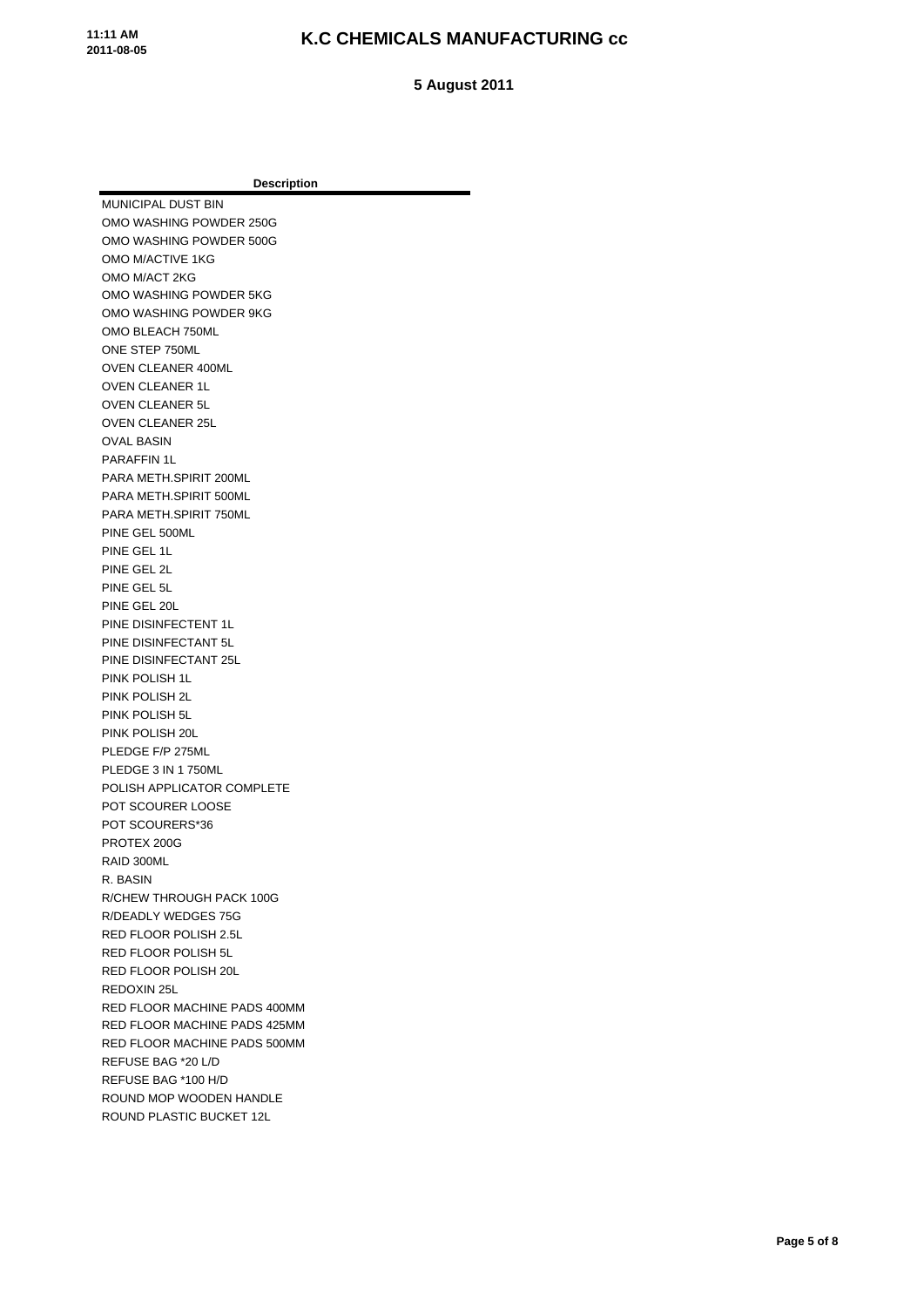**5 August 2011**

**Description** ROUND MOP COMPLETE METAL RUBBER RAKE RUBBER SQUEEGEE SAVLON 250ML S.BINS SCOTCH BRITE \*5 SCOTCH BRITE \*3 SCRUBBING BRUSH SHEEPSKIN APPLICATOR REFILL SHOWER CLEANER 5L SHOVEL SQUARE MOUTH LAZER SHOE BRUSH BLACK SHORT FEATHER DUSTER SHOE BRUSH SILICONE TYRE SHINE 1L SILICONE TYRE SHINE 2L SILICONE TYRE SHINE 5L SILICONE TYRE SHINE 25L SILICONE DASH CHERRY 1L SILVO 125ML SILVO 200ML SILVO 250ML SMALL BASIN SPRAY BUFF 5L SPRAY BUFF 25L S/STEEL BASIN 50CM S/STEEL BASIN 60CM STEELWOOL 500G STEEL WOOL(PKT 10) 5KG STAIN REMOVER 5L STAIN REMOVER 25L STEEL RAKE SURGICAL GLOVES (BOX) SURF WASHING POWDER 1KG SURF WASHING POWDER 2KG SURF WASHING POWDER 9KG SUNBEAM 400ML SUPER SNAKE TOILET 100G SYNTHETIC SANITARY BRUSH TARGET ODOURLESS 325ML TILE CLEANER 1L TILE CLEANER 2L TILE CLEANER 5L TILE CLEANER 25L TIDY WIPE GARAGE ROLL 1500x280m TOILET BOWL CLEANER 1L TOILET BOWL CLEANER 2L TOILET BOWL CLEANER 5L TOILET BOWL CLEANER 25L TOILET BLOO 5L TOILET BLOO 25L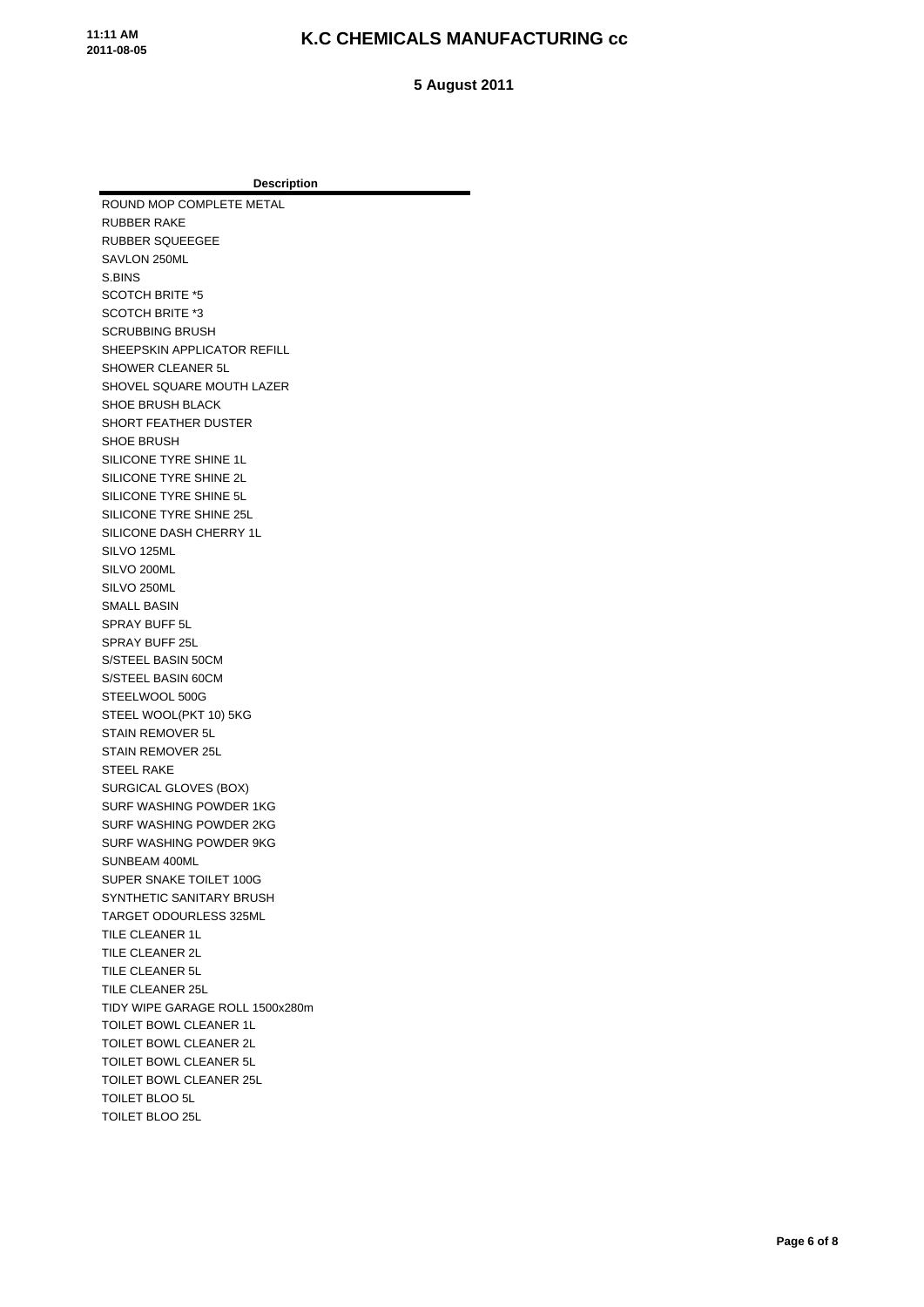**5 August 2011**

| Description                          |
|--------------------------------------|
| TOILET DISPERSANT CHERRY 5L          |
| TOILET DISPERSANT CHERRY 25L         |
| TOILET PAPER 48*PKT                  |
| TOILET PAPER 48*PKT 2PLY             |
| <b>TOILET BRUSH</b>                  |
| <b>TOILET BRUSH SET</b>              |
| TRIGGER SPRAY BOTTLE 500ML           |
| <b>TRIGGER SPRAY BOTTLE 1L</b>       |
| TROLLEY ECONO SGL WRINGER            |
| TROLLEY ECONO DBL WRINGER            |
| TROLLEY METAL DOUBLE RHINO           |
| <b>TRUCK WASHER STICK</b>            |
| T/ROLL NICE N SOFT (LOOSE)           |
| <b>TUMBLE BUCKET</b>                 |
| <b>TYRE DRESSING 1L</b>              |
| <b>TYRE DRESSING 2L</b>              |
| <b>TYRE DRESSING 5L</b>              |
| <b>URINAL CLEANER 1L</b>             |
| URINAL CLEANER 2L                    |
| URINAL CLEANER 5L                    |
| URINAL CLEANER 25L                   |
| URINAL PELLETS 5KG                   |
| URINAL PELLETS 25KG                  |
| VIVA SOAP 125G                       |
| VIVA SOAP 200G                       |
| VIVA SOAP 2X200G                     |
| <b>VIM 500GM</b>                     |
| W2 MOP WOODEN HANDLE                 |
| W2 MOP COMPLETE METAL                |
| WATERLESS HAND CLEANER WITH GRIT 1L  |
| WATERLESS HAND CLEANER WITH GRIT 5L  |
| WATERLESS HAND CLEANER WITH GRIT 20L |
| WATERLESS HAND CLEANER SMOOTH 1L     |
| WATERLESS HAND CLEANER SMOOTH 5L     |
| WATERLESS HAND CLEANER SMOOTH 20L    |
| WASTE & REFUSE BIN WITH WHEELS 240L  |
| <b>WET FLOOR PLATE</b>               |
| <b>WELCOME DOOR MAT</b>              |
| WHITE LAVENDER POLISH 1L             |
| WHITE FLOOR POLISH 5L                |
| WHITE FLOOR POLISH 20L               |
| <b>WINDOW KLEEN 1L</b>               |
| <b>WINDOW KLEEN 5L</b>               |
| <b>WINDOW KLEEN 25L</b>              |
| <b>WINDOW SQUEEZER SHORT HANDLE</b>  |
| WINDOW SQUEEZER WASHER EXT HANDLE    |
| WOOD CURE FURN OIL 200ML             |
| WOOD CURE FURN OIL 350ML             |
| WOODCURE FURN OIL 500ML              |
| <b>WOODEN PEGS *24</b>               |
| WOODEN PEGS 50'S                     |
|                                      |